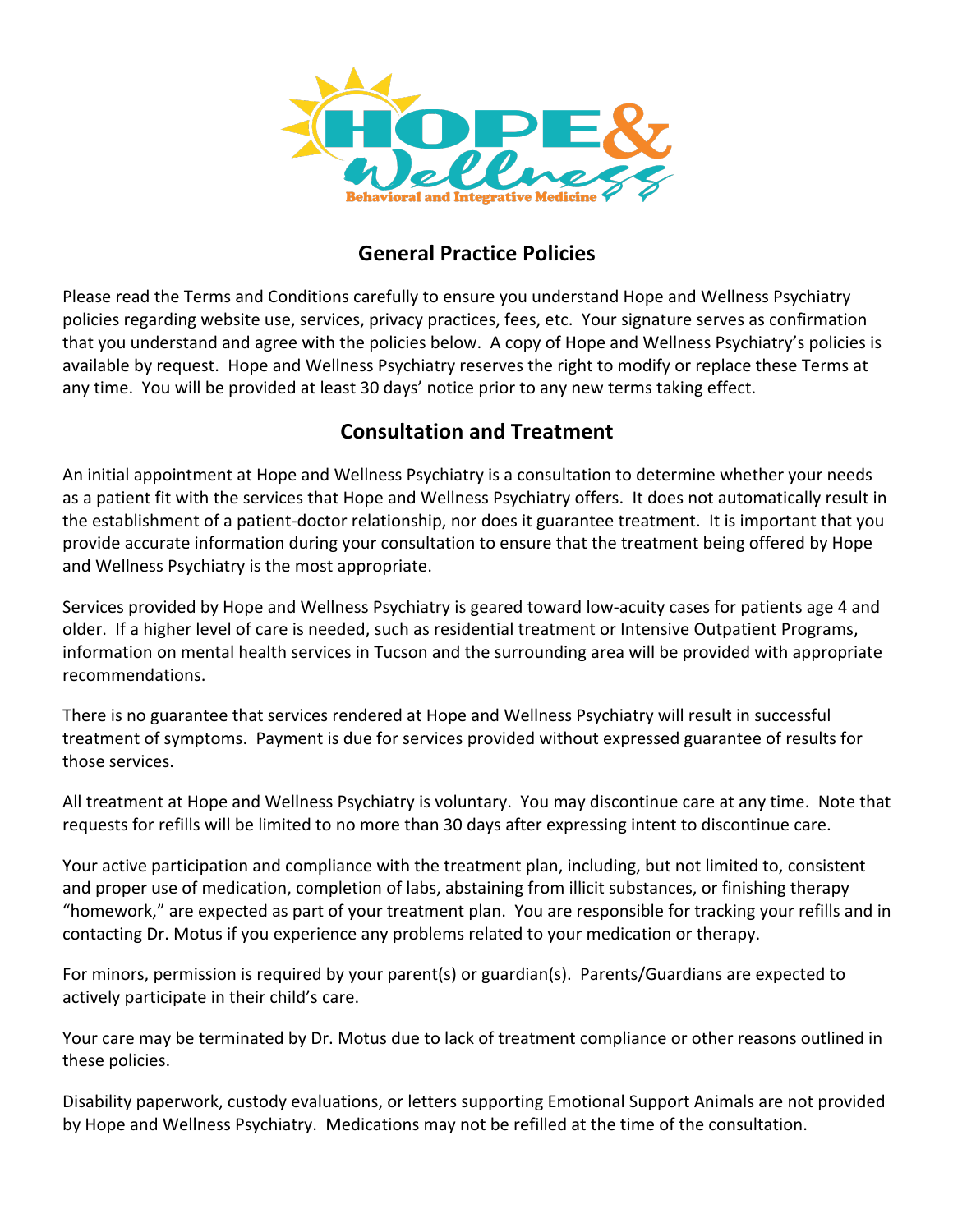

## **Payment Policy**

Services are self-pay and Hope and Wellness Psychiatry is considered "out of network." NO INSURANCES ARF ACCEPTED.

Payment is due prior to booking your appointment. You can receive a refund if your appointment is cancelled up to 48 hours prior to your scheduled appointment. Cancellation within 48 hours results in forfeiture of payment.

A fee of \$50 will be assessed for returned checks or insufficient funds for credit cards.

Hope and Wellness Psychiatry accepts cash, check, Visa, Mastercard, Discover, or American Express only.

Hope and Wellness Psychiatry will not provide any patient information to a third party nor will it be used for any reason other than patient care coordination.

Hope and Wellness Psychiatry contains links to a third-party payment system to process your payment and has no control over, and assumes no responsibility for, the content, privacy policies, or practices of the thirdparty website or services. You further acknowledge and agree that Hope and Wellness Psychiatry shall not be responsible or liable, directly or indirectly, for any damage or loss caused or alleged to be caused by or in connection with use of or reliance on any such content, goods, or services available on or through any such website or services.

Recommendations for lab testing, prescriptions, supplements, or psychological testing may incur additional fees.

#### **Fee Schedule for Hope and Wellness Psychiatry, as of June 1, 2020:**

Consultation, Adult - up to 90 minutes: \$400

Consultation, Child & Adolescent - up to 90 minutes: \$450

Follow Up, Adult  $-$  up to 60 minutes: \$285

Follow Up, Adult - up to 30 minutes: \$185

Follow up, Child & Adolescent  $-$  up to 60 minutes: \$300

Follow up, Child & Adolescent  $-$  up to 30 minutes: \$200

Follow up – up to 15 minutes:  $$75$ 

Phone calls, letters, forms, prescription renewals, prior authorizations requiring more than 5 minutes are billed at the rate of \$300/hour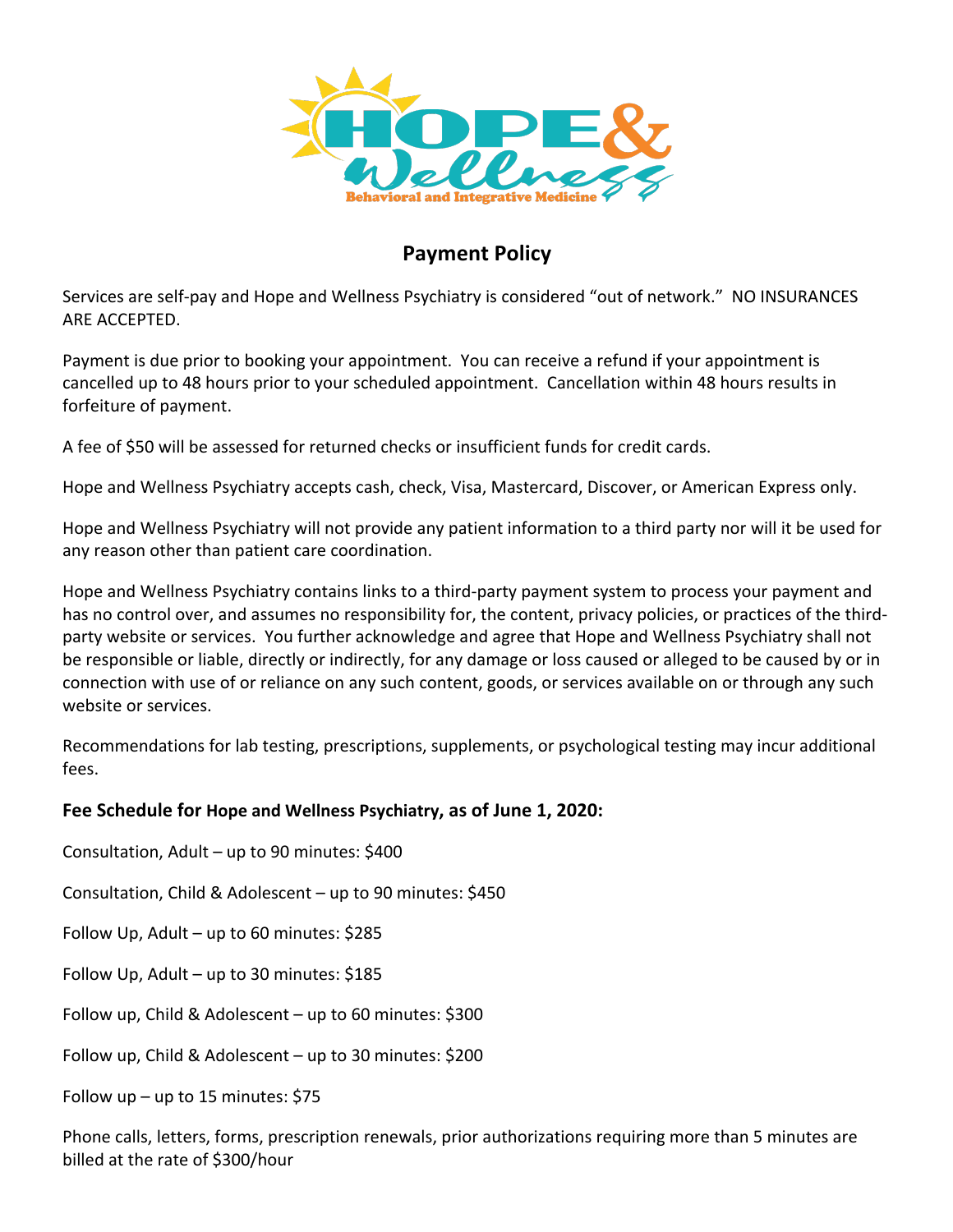

## **Office Policy**

Hope and Wellness Psychiatry is open on Thursday and Fridays (9am-12pm & 1pm -4pm)

The office is located at 4806 E Camp Lowell Drive, Tucson, AZ 85712. The office phone number is 520-329-8976. The office fax number is 520-505-4827. The website for Hope and Wellness Psychiatry is www.hopeandwellnesspsychiatry.com

Phone calls, secure messaging, and messages sent through website will be returned within 72 business hours.

Established patients will be asked to voluntarily register for the Patient Portal provided by Hope and Wellness Psychiatry via third party Electronic Health Record (EHR) at no additional cost. This will allow communication via secure messaging with Dr. Motus, as well as access to portions of your health record.

Hope and Wellness Psychiatry will make every effort to not reschedule within 24 hours of your appointment, unless there is an emergency or extenuating circumstance.

Your appointment time is scheduled for you only. Hope and Wellness Psychiatry does not double book appointments. As such, it is imperative that you arrive on time for your appointment as your appointment time will end no matter what time you arrive. For example, if you are scheduled for a 60-minute follow up appointment from 9am to 10am and arrive at 9:30am, your appointment will still end at 10am. You will not receive a refund for the shorter appointment.

Cancelling within 48 hours or missing your appointment will result in forfeiture of the appointment fee.

Missing your consultation appointment will result in forfeiture of the appointment fee and you will not be allowed to reschedule.

Three missed follow-up appointments, lack of treatment compliance, failure to pay for services, disagreement in treatment goals, use of illicit substance, misuse of medications, increased acuity, violation of Hope and Wellness Psychiatry's policies, or other concerns will result in termination of care. You may be prescribed refills up to 30 days or a tapered dose of controlled substances in the event of a termination of care.

Patients prescribed controlled medications (DEA Schedule II, III, IV, V, etc.) are subject to random lab testing. High dose benzodiazepines or stimulants are not typical practices of Hope and Wellness Psychiatry. Lost or stolen prescriptions will not be refilled without a police report.

Hope and Wellness Psychiatry participates in the Controlled Substances Prescription Monitoring Program as required by the state of Arizona. You may be subject for review, especially if controlled substances are being considered as part of your treatment plan,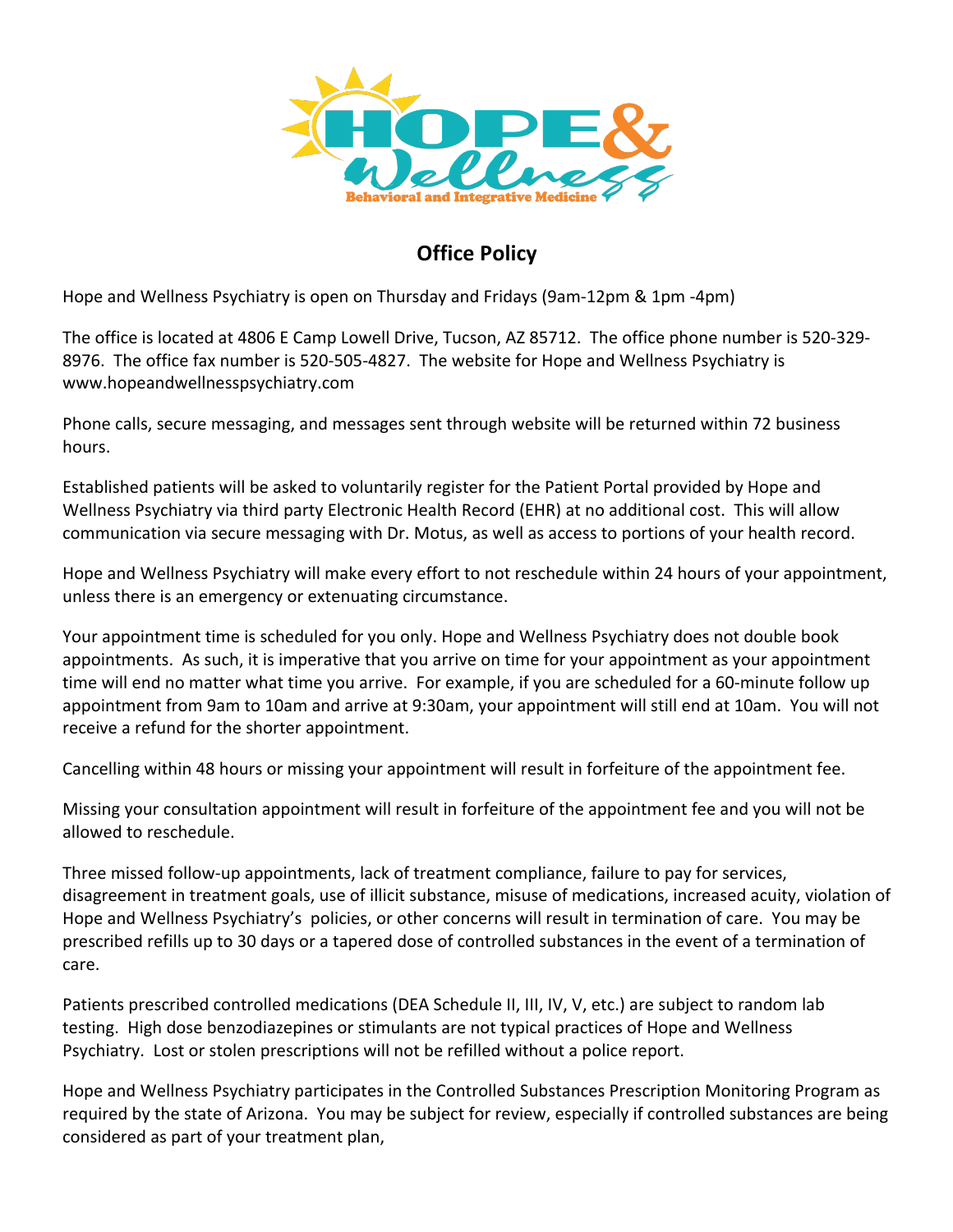

# **Office Policy (cont.)**

Hope and Wellness Psychiatry does not offer crisis management, after-hours access, emergency medical or mental health services, or primary care. Call 911 or the go to the nearest Emergency Department if you are having suicidal or homicidal thoughts, have an emergency, or you are in crisis. You may also call 1-800-273-TALK or text 741741.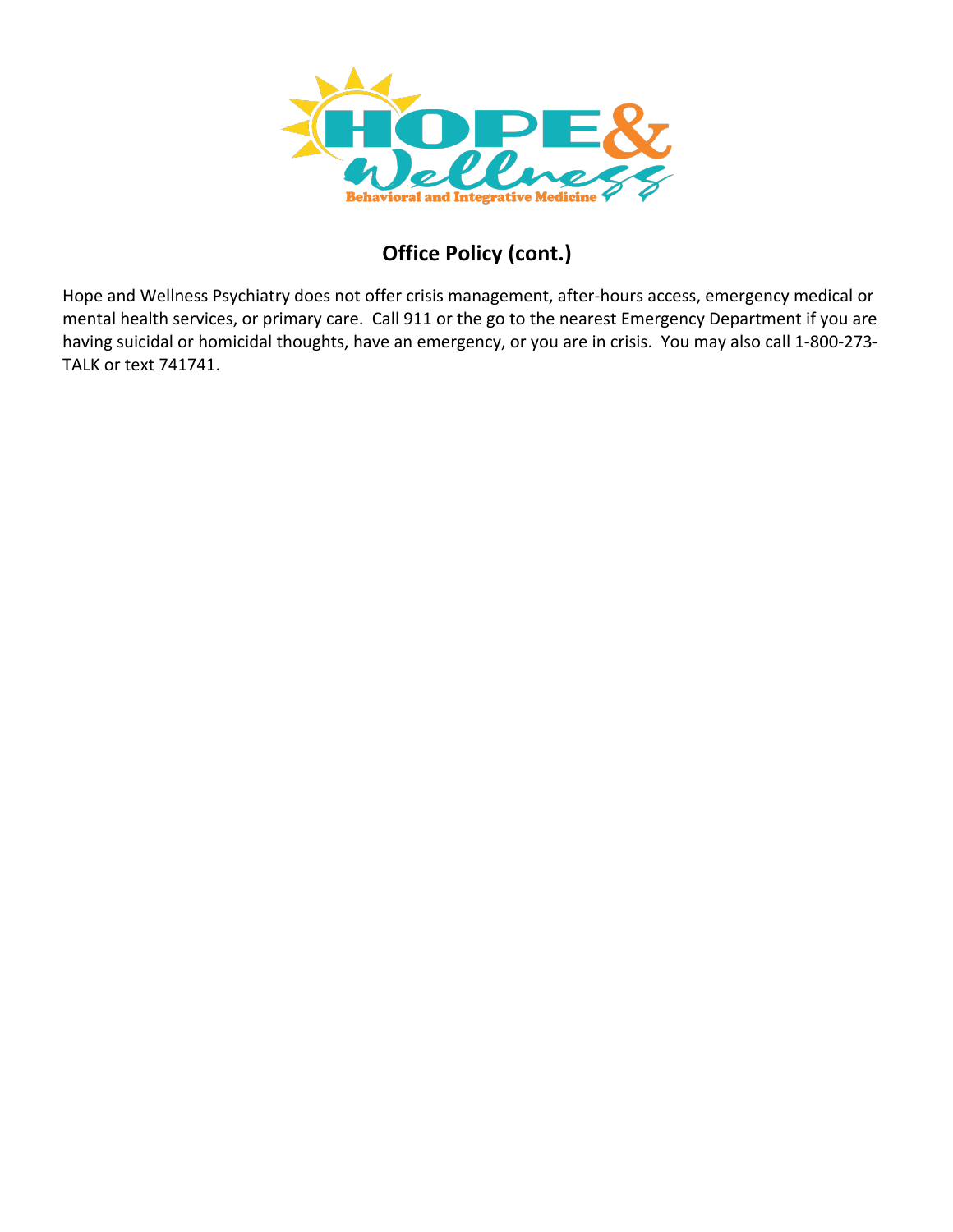

### **Notice of Privacy Practices**

THIS NOTICE DESCRIBES HOW MEDICAL INFORMATION ABOUT YOU MAY BE USED AND DISCLOSED AND HOW YOU CAN GET ACCESS TO THIS INFORMATION. PLEASE READ IT CAREFULLY.

The Health Insurance Portability & Accountability Act of 1996 (HIPAA) is a Federal program that requires that all medical records and other individually identifiable health information used or disclosed by us in any form, whether electronically, on paper, or orally are kept properly confidential. HIPAA gives you, the patient, the right to understand and control how your personal health information (PHI) is used. HIPAA provides penalties for covered entities that misuse personal health information.

As required by HIPAA, Hope and Wellness Psychiatry prepared this explanation of how we are to maintain the privacy of your health information and how we may disclose your personal information.

We may use and disclose your medical records only for the following purposes: treatment, payment, and health care operation.

Treatment means providing, coordinating, or managing healthcare and related services by one or more healthcare providers. An example of this is if you are referred to a specialist by a primary care doctor.

Payment means such activities as obtaining reimbursement for services, billing or collections, and utilization review. An example of this would include you sending a bill to your insurance company for reimbursement.

Health Care Operations include the business aspects of running our practice, such as conducting quality assessments and improving activities, auditing functions, cost management analysis, and customer service. An example of this would be case management and care coordination.

The practice may also be required or permitted to disclose your PHI for law enforcement or other legitimate reasons. In all situations, we shall do our best to assure its continued confidentiality to the extent possible.

We may also create and distribute de-identified health information by removing all reference to individually identifiable information.

We may contact you, by phone or in writing, to provide appointment reminders or information about treatment options.

The following use and disclosures of PHI will only be made pursuant to us receiving a written authorization from you:

Uses and disclosure of your PHI for marketing purposes, including subsidized treatment and health care operations, and other uses and disclosures not described in this notice.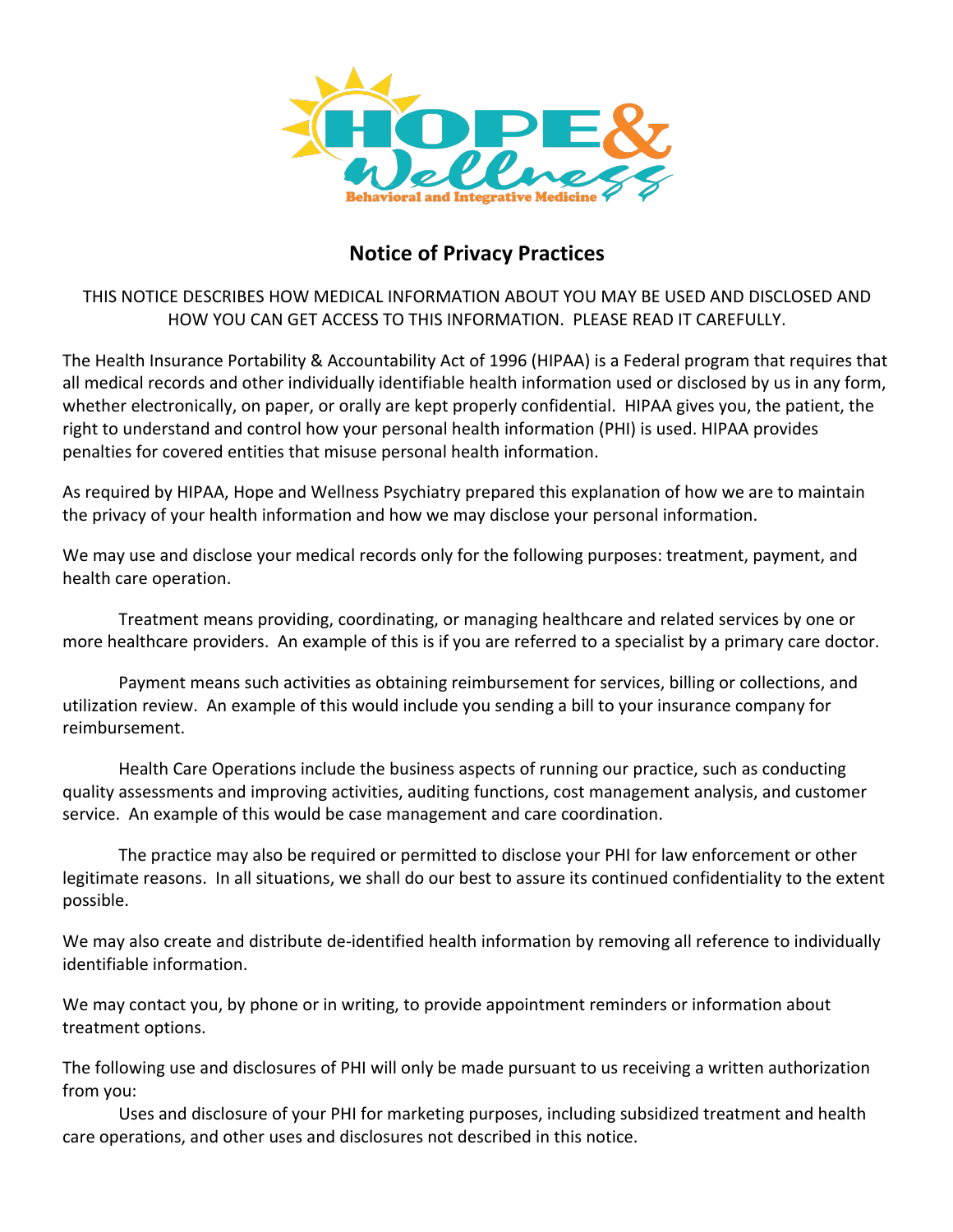

## **Notice of Privacy Practices (cont.)**

You may revoke such authorization in writing and we are required to honor and abide by that written request, except to the extent that we have already taken actions relying on your prior authorization,

You may have the following rights with respect to your PHI.

The right to request restrictions on certain uses and disclosures of PHI, including those related to disclosures of family members, other relatives, close personal friends, or any other person identified by you. We are, however, not required to honor a request restriction except in limited circumstances which we shall explain if you ask. If we do agree to the restriction, we must abide by it unless you agree in writing to remove it.

The right to reasonable requests to receive confidential communications of Protected Health Information by alternative means or at alternative locations.

The right to inspect and copy your PHI.

The right to request amendments to your PHI. This request may be declined, but you will receive the rationale in writing within 60 days.

The right to receive an accounting of disclosures of your PHI.

The right to obtain a paper copy of this notice from us upon request.

The right to be advised if your unprotected PHI is intentionally or unintentionally disclosed,

If you have paid for services "out of pocket," in full and in advance, and you request that we not disclose PHI related solely to those services to a health plan, we will accommodate your request, except where we are required by law to make a disclosure.

We are required by law to maintain the privacy of your Protected Health Information and to provide you the notice of our legal duties and our privacy practice with respect to PHI.

This notice is effective as of March 1, 2019, and it is our intention to abide by the terms of the Notice of Privacy Practices and HIPAA Regulations currently in effect. We reserve the right to change the terms of our Notice of Privacy Practice and to make the new notice provision effective for all PHI that we maintain. We will post, and you may request a written copy of the revised Notice of Privacy Practice from our office.

You have recourse if you feel that your protections have been violated by our office. You have the right to file a formal, written complaint with the office and with the Department of Health and Human Services, Office of Civil Rights. We will not retaliate against you for filing a complaint.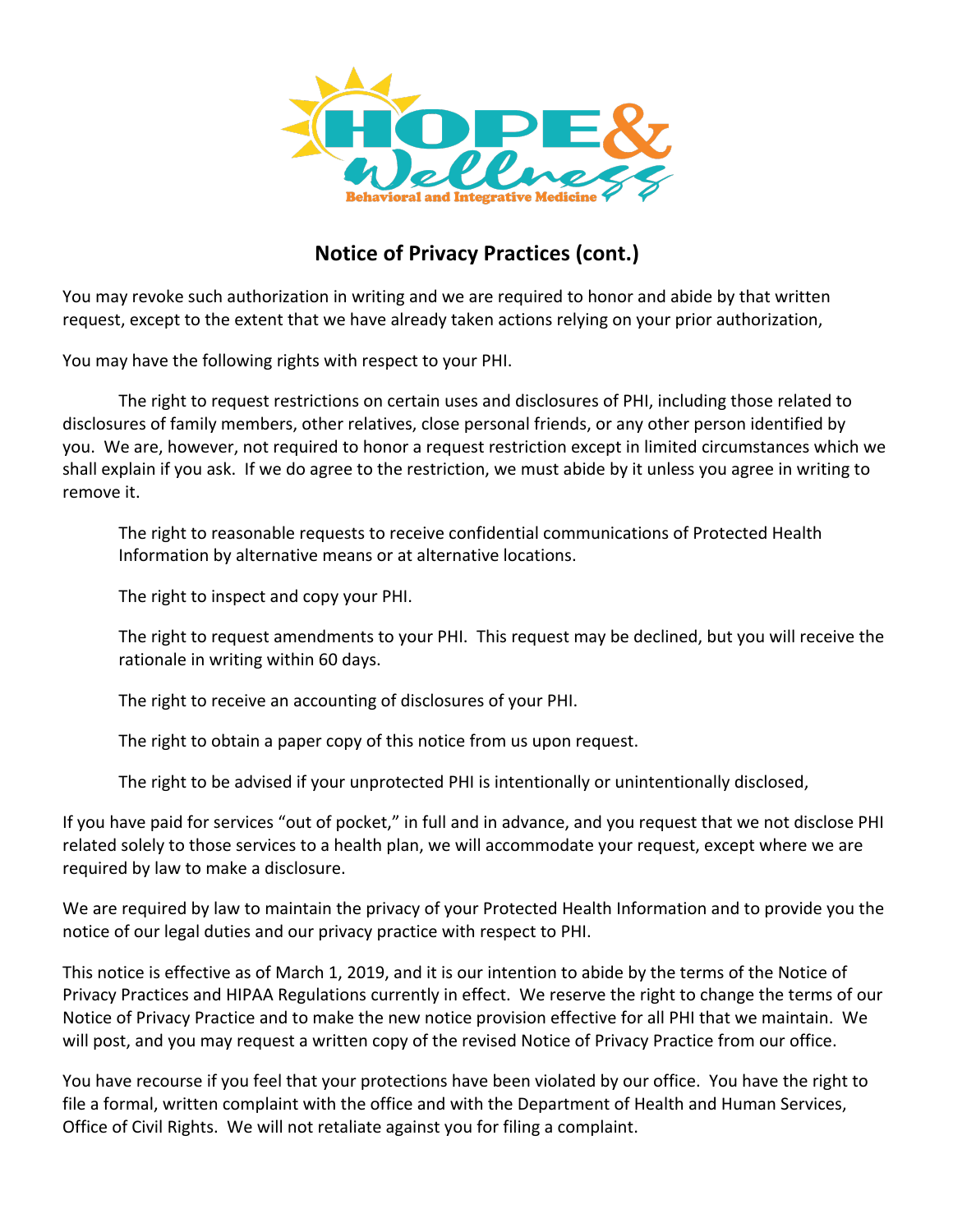

4806 E Camp Lowell Drive Tucson, AZ 85712 Phone: 520-329-8976 Fax: 520-505-4827

### **Authorization to Release/Receive Confidential Information**

| to:                                                                               |  |                       |  |
|-----------------------------------------------------------------------------------|--|-----------------------|--|
| <b>Patient Name</b>                                                               |  | <b>Physician Name</b> |  |
| Patient DOB:                                                                      |  |                       |  |
| • Receive my medical/therapy records from the following healthcare professionals: |  |                       |  |
|                                                                                   |  |                       |  |
|                                                                                   |  |                       |  |
| • Release my medical records to the following healthcare professionals:           |  |                       |  |
|                                                                                   |  |                       |  |
|                                                                                   |  |                       |  |
| This information is for the following purposes:                                   |  |                       |  |

I understand that I may withdraw this consent at any time, either verbally or in writing except to the extent that action has been taken in reliance on it. This consent will expire five (5) years from the date of signature unless I withdraw my consent. I understand that the records released may contain information pertaining to psychiatric treatment, including substance use treatment. I understand that these records are protected by the Code of Federal Regulations Title 42 Part 2 (42 CFR Part 2) which prohibits recipients of these records from making any further disclosures to third parties without the express written consent of the patient.

\_\_\_\_\_\_\_\_\_\_\_\_\_\_\_\_\_\_\_\_\_\_\_\_\_\_\_\_\_\_\_\_\_\_\_\_\_\_\_\_\_\_\_\_\_\_\_\_\_\_\_. \_\_\_\_\_\_\_\_\_\_\_\_\_\_\_\_\_\_\_\_\_\_\_\_\_\_\_

\_\_\_\_\_\_\_\_\_\_\_\_\_\_\_\_\_\_\_\_\_\_\_\_\_\_\_\_\_\_\_\_\_\_\_\_\_\_\_\_\_\_\_\_\_\_\_\_\_\_\_\_\_\_\_\_\_\_\_\_\_\_\_\_\_\_\_\_\_\_\_\_\_\_\_\_\_\_\_\_\_\_\_\_\_\_\_